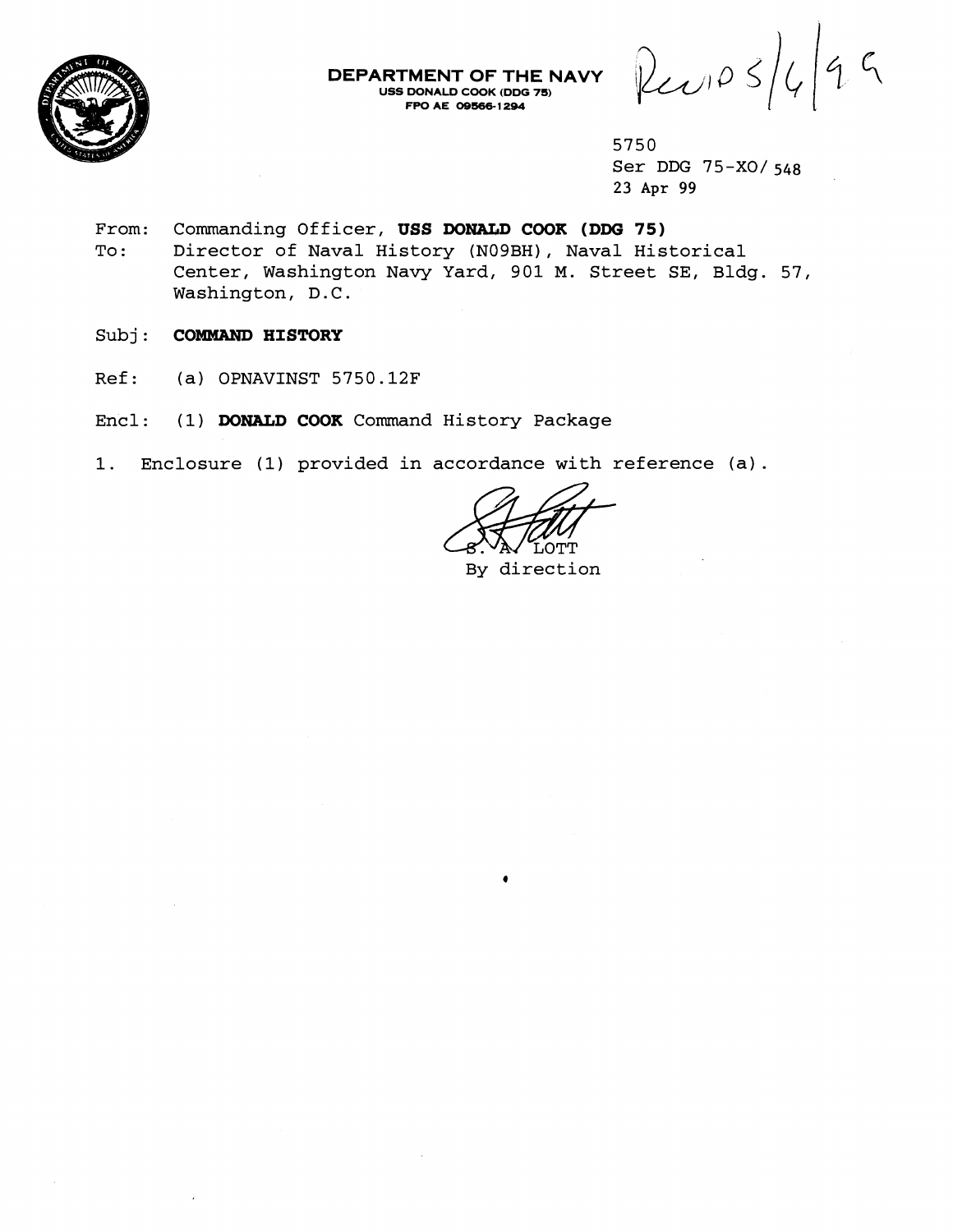# **I1 and 111. Chronology and Narrative**

#### 09 July 1996: Keel Laid

In a small ceremony, CDR McCarthy, Laurette Cook, and representatives of BIW and SUPSHIP marked the beginning of DONALD COOK's life with the laying of the keel. Twenty-nine months later, DONALD COOK would be commissioned in Philadelphia, PA.

#### 03 May 1997: Launching

With a large crowd and many dignitaries looking on, DONALD COOK was launched and christened on a brisk spring morning in Bath, ME. The principal speaker, Senator Patrick J. Leahy (R-Vermont) spoke of the importance of keeping the Navy strong and prosperous, as well as the courage and strength of COL Donald Cook, USMC, the ship's namesake. After his remarks, Laurette Cook, the widow of Donald Cook, concluded the festivities with the ceremonial breaking of the champagne bottle on the hull.

## 14 January 1998: Aegis Light Off

VADM Giffin, Vice Chairman of Naval Operations marked the "coming to life" of the AEGIS system by turning the signature key in CIC. With one turn, the combat systems onboard were functioning and ready for DONALD COOK sailors. Although it would be five months before the systems' capabilities were displayed, the day was a significant milestone in DONALD COOK's history.

#### 01 March 1998: Generator Light Off

DONALD COOK's electrical plant came to life as members of the ship's crew GSM1 (SW) GSM1(SW) and GSE2 started the ship's electrical generators for the first time as representitives from Allison, BIW, SUPSHIPS BATH and the crew looked on.

#### 29 March 1998: Main Engine Light Off

DONALD COOK'S propulsion plant is brought to life. The crew, in conjunction with BIW and SUPSHIPS BATH saw the heart of the ship's engineering plant energized.

#### 11-15 May 1998: VLS Interim Certification

The interim certification is a process that gives the ship it's initial "clean bill of health" to safely fire missiles during Bravo trial testing. Inspectors conducted a thorough inspection of the material condition, initial construction, operation, logistics and personnel qualifications.

#### 18-22 May 1998: Plot I: ATG

Members of ATG came aboard to conduct the first review of DONALD COOK's Engineering programs and practices.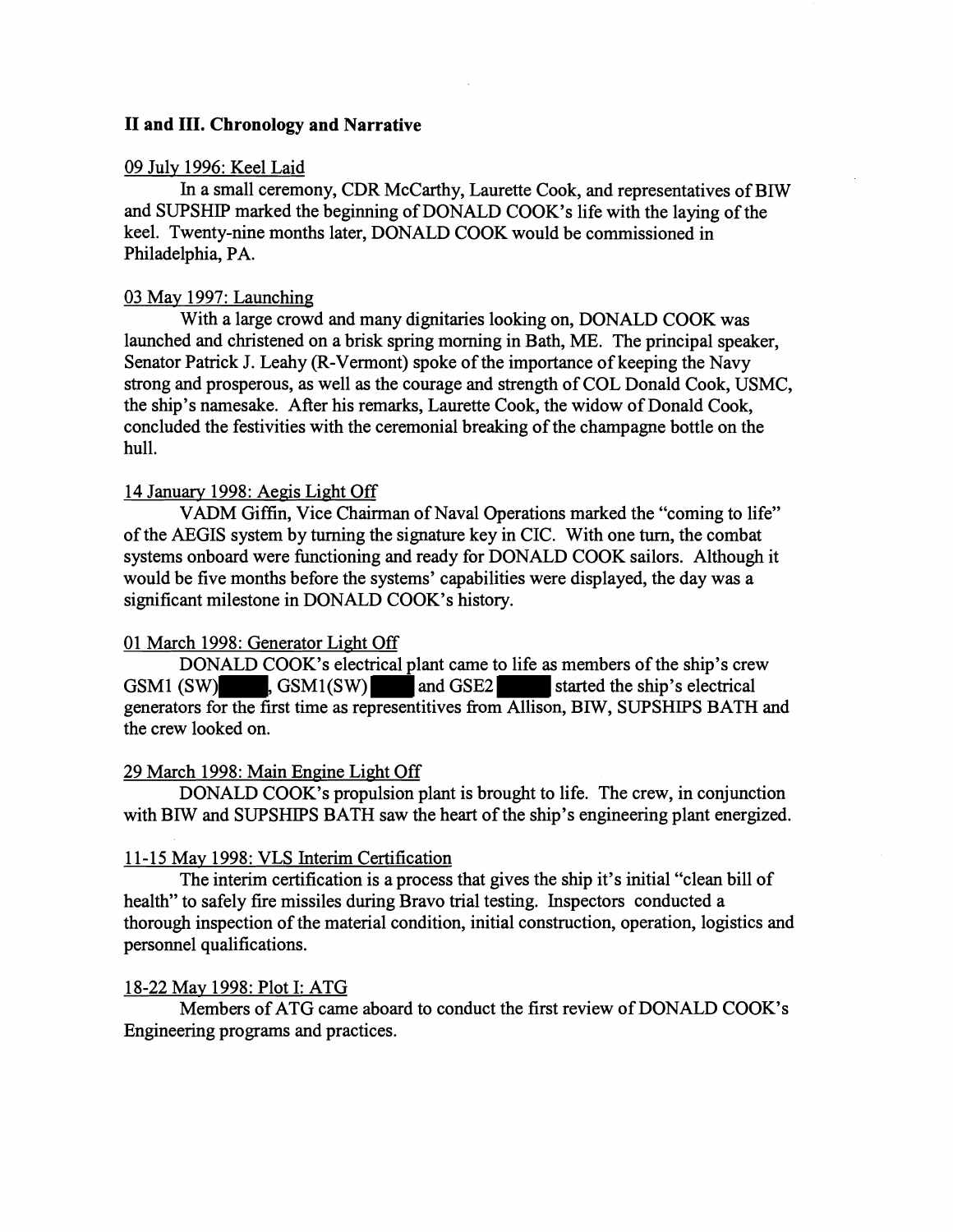# **I. Command Composition and Organization**

USS DONALD COOK (DDG 75) Mission: USS DONALD COOK is one of the most modern and powerful ships in the Navy today. It is designed to support brief, intense engagements in which the full simultaneous operational capability of the ship, including maximum firepower of all weapons, will be employed. Built to incorporate lessons learned from World War II to the Gulf War, DONALD COOK is extraordinarily survivable and capable of conducting Naval Surface Fire Support, SLOC protection, cruise missile strikes, theater air defense, command and control, and battlespace dominance.

Organizational Structure (Immediate Superior in Command): Commander, Destroyer Squadron TWENTY-TWO

Type and number of aircraft assigned not applicable.

Number of militarylcivilian personnel onboard: **304** military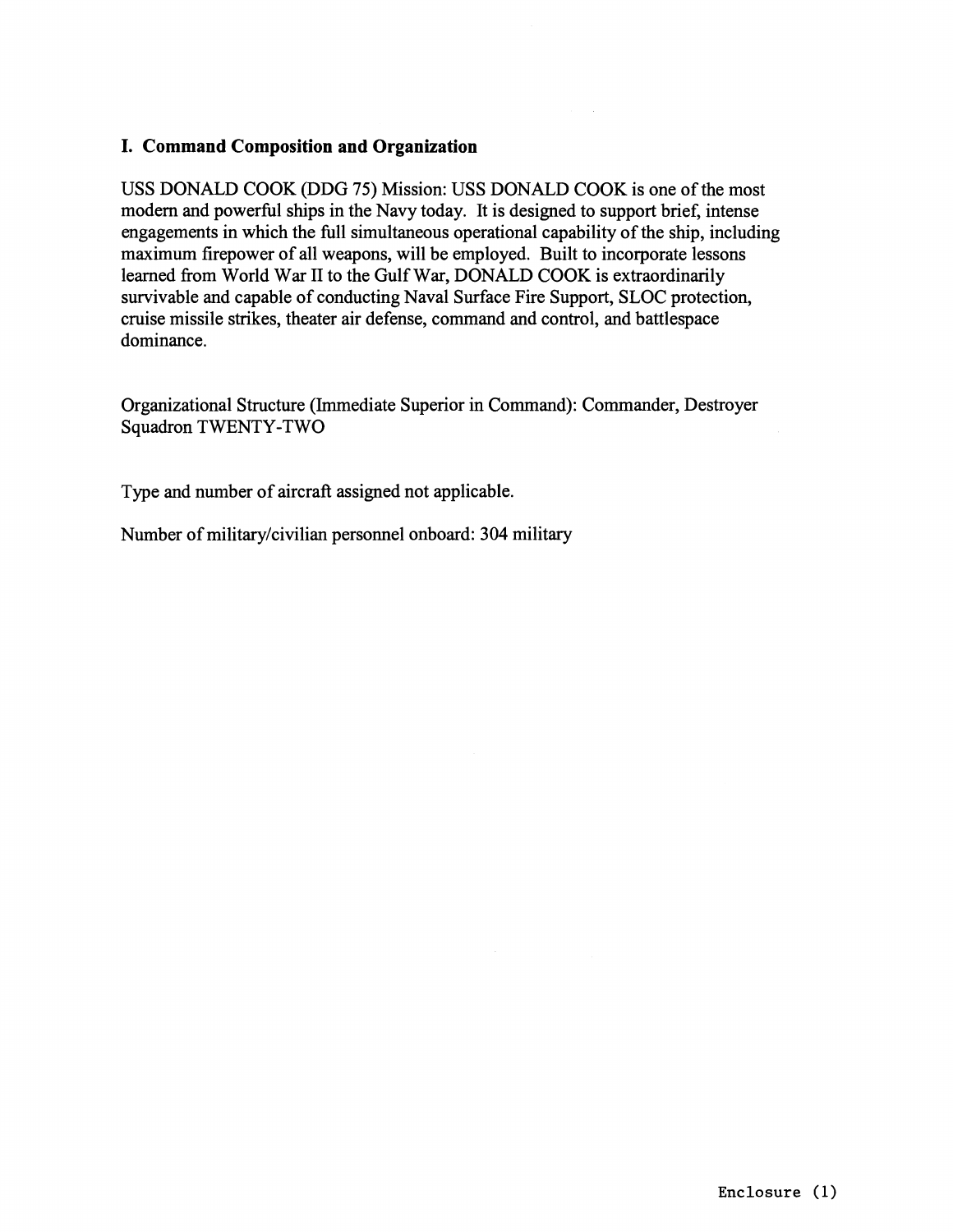#### 27-28 June 1998: Transit to Portland/Fast Cruise

With half the crew, numerous BIW employees and VIPs, DONALD COOK left Bath, Maine under her own power for the first time, and sailed to Portland ME.

#### 29 June-02 July 1998: U/W, Bravo Trials

There was not a rack to spare onboard as DONALD COOK set out for the Gulf of Maine for three full days of operational tests. DONALD COOK tested all major Combat Systems equipment, to include CIWS, 5/54 gun, and VLS.

#### 14-15 July 1998: U/W, Charlie Trials

DONALD COOK's second set of trials, referred to as Charlie Trials, gave the majority of the ship's crew a chance to go to sea with the ship. For about thirty percent of the crew, this was their first experience at sea. During this brief underway period, DONALD COOK worked closely with BIW and SUPSHIPS to identify discrepancies in the ship's systems to be fixed in the months prior to sailaway.

#### 20 July-27 August 1998: Loadout

Over a three week period, the Supply Department loaded out and inventoried over twenty-six thousand line items, fifty-three thousand pounds of food and twelve thousand Maintenance Assistant Modules (MAM's).

#### 20 July-08 August 1998: COMM Team Trainer, St. Inigoes

RM/ET Trainer: CE and OC Divisions spent three weeks of hard work in the classroom and the lab learning to operate radio circuits.

#### 15-28 August 1998: CIC Team Trainer, Wallops Island

DONALD COOK exercised two complete Condition **III** watch teams and the Combat Systems Training Team (CSTT) at Wallops Island, Virginia during the Combat Information Center Team Trainer from 15-28 August 1998. This training normally scheduled for 10 days was completed early as a result of Hurricane Bonnie's impact on the Eastern Shore. This period allowed DONALD COOK's warfighters to establish a strong base for future tactical and training evolutions.

#### 28 August 1998: Crew Move Aboard

Finally, after two years of hard work, the officers and crew of DONALD COOK moved aboard the ship. In a ceremony on the fantail, CDR McCarthy was presented with the key to the ship by CAPT Hepburn, Supervisor of Shipbuilding, Bath.

#### 08-1 1 September 1998: Plot **11.** ATG

In the second of three visits to ensure Engineering Department readiness, DONALD COOK continued preparation for Light Off Assessment.

#### 23-24 September 1998: Crew Cert I, CDS 22

Crew Certification Phase I was DONALD COOK's first major ISIC inspection. Commander Destroyer Squadron TWENTY TWO inspected training and qualification programs to ensure the crew is effectively trained in standard operating procedures,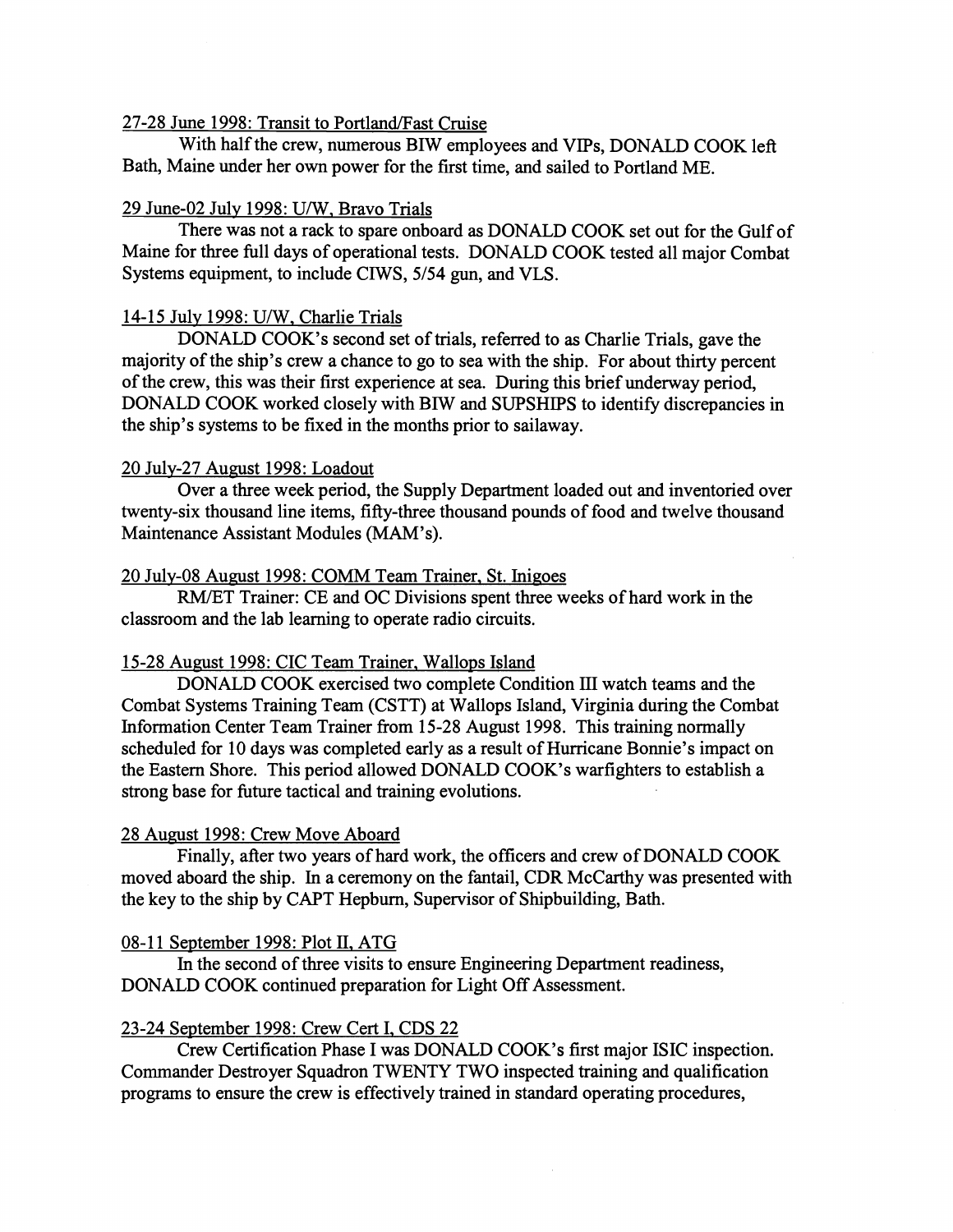emergency bills, casualty drills and newly installed equipment. All major administrative programs were also inspected.

# 28 September-09 October 1998: Tomahawk Material Certification

The Tomahawk Material Certification tested the ATWCS ability to support tactical operations by subjecting the system to several evolutions including simulated firing of all variants of the Tomahawk missile. Material Certification also verified all required technical publications and software were onboard.

# 13-14 October 1998: Crew Cert 11, CDS 22

Crew Certification Phase I1 was the second inspection from COMDESRON 22 and focused primarily on the implementation of programs inspected in Phase I. DESRON Staff evaluated DONALD COOK's organizational structure under the inport and at-sea conditions. Oral and written examinations were administrated to key watchstanders and the ship's emergency teams were evaluated for their level of knowledge of casualty bills and procedures.

# 19-23 October 1998: Plot 111: ATG

The final evaluation of DONALD COOK's engineering plant and programs prior to LOA. This visit allowed the engineering department to fine tune its programs and procedures.

# 03-05 November 1998: LOA

DONALD COOK passed LOA with flying colors. No significant material discrepancies were noted, and DONALD COOK was the rare ship which did not have a single DC discrepancy. The whole ship pulled together to perform outstanding fire drills and the Engineering Department proved that it was well trained and capable of safely operating the plant.

06 November 1998: U/W, Sailaway/Dependents Cruise (Enroute Portland)

DONALD COOK sailed down the Kennebec River for the last time with a ready crew and their families onboard. While underway, CDR McCarthy directed ENS to take the ship to full power and "stretch her legs" for the first time under the

crew's control.

# 09-10 November 1998: U/W, Gulf of Maine, 12-13 November 1998: U/W, Boston OPAREA

16-20 November 1998: U/W, Enroute Newport, RI

DONALD COOK operated fiom the Bath Iron Works facility in Portland, ME for two weeks. The ship got underway twice for training with USS MAHAN to practice ship handling and external communication prior to sailing South to join the Atlantic Fleet. During DONALD COOK's final voyage from the shipyard, she had the opportunity to conduct a photo exercise with the USS MAHAN and PRECOMUNIT HIGGINS in the Gulf of Maine. DONALD COOK continued South with MAHAN, coordinating unit training and tactical events while proceeding to the Virginia Capes Operating Area.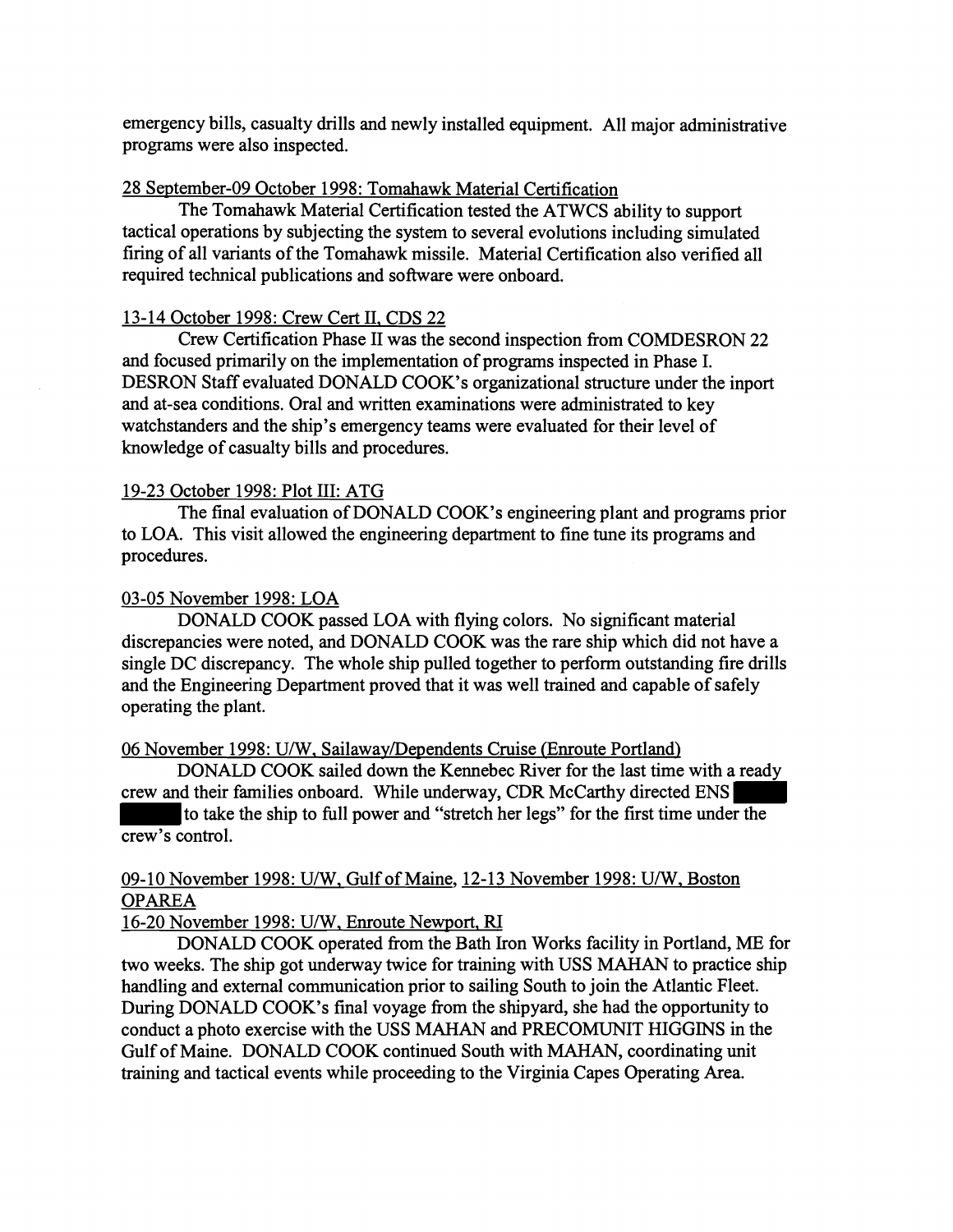COMDESRON **22** flew out to the ship to welcome her to the fleet and spent an afternoon touring the ship and talking to the crew.

# **23-26** November **1998:** School Ship, Newport, **RI**

The ship acted as school ship for tours for the prospective Commanding Officers, Executive Officers, and Department Heads. It was a great opportunity for the crew to show off the newest warship in the Navy and everyone enjoyed the liberty in Newport.

# **27-29** November **1998:** UIW, Enroute Philadelphia **04** December **1998:**  Commissioning, Philadelphia, PA

Basking in the warmth of a beautiful **73** degree December afternoon in Philadelphia, a crowd of over five thousand witnessed the ship being brought to life by the over three hundred strong crew of the USS DONALD COOK. The city of Philadelphia was selected to host the commissioning because of its strong ties to the United States Navy and Marine Corps. In addition, the fact that the Army/Navy game was being played the following day made the choice even better. The hour long ceremony had many highlights, none more moving then when Laurette Cook read excerpts from a letter she received from COL Cook while he was a prisoner of war in Vietnam. At the conclusion of her remarks, Laurette gave the order to bring the ship to life. Moments later, the ship was manned and ready to join the United States Navy.

# 07-13 December 1998: U/W, VACAPES

After commissioning in Philadelphia, DONALD COOK operated in VACAPES conducting more training. The ship conducted flight quarters, underway replenishment rehearsals with USS BIG HORN and daily engineering evolutions to tune the crew's proficiency.

#### 14- 15 December **1998:** Ammunition Onload. Yorktown, VA

DONALD COOK onloaded a wide range of ammunition for use during upcoming test events. Scheduled for three days, the onload was completed in less than two days.

# **16** December **1998:** Homecoming, Norfolk. VA

For some DONALD COOK crewmembers, this homecoming would be one they would never forget. Although not deployed, some Sailors had spent over eight months away from family members during the construction and pre-commissioning cycle in Maine. A large and delighted crowd braved the cold weather to meet their loved ones on Pier **24** in Norfolk.

#### **01 -06** Februarv **1999:** U/W. Enroute Roosevelt Roads, PR

# 08-11 February 1999: U/W, Puerto Rico OPAREA (NSFS Qualification)

After practicing on the range at Vieques Island, DONALD COOK went on to change the record books for NSFS qualification. Earning a near perfect score of **104,**  DONALD COOK used only **63** rounds during their qualifying run, a record for any surface ship. The 5/54 gun crew and the plotters who made up the NSFS team had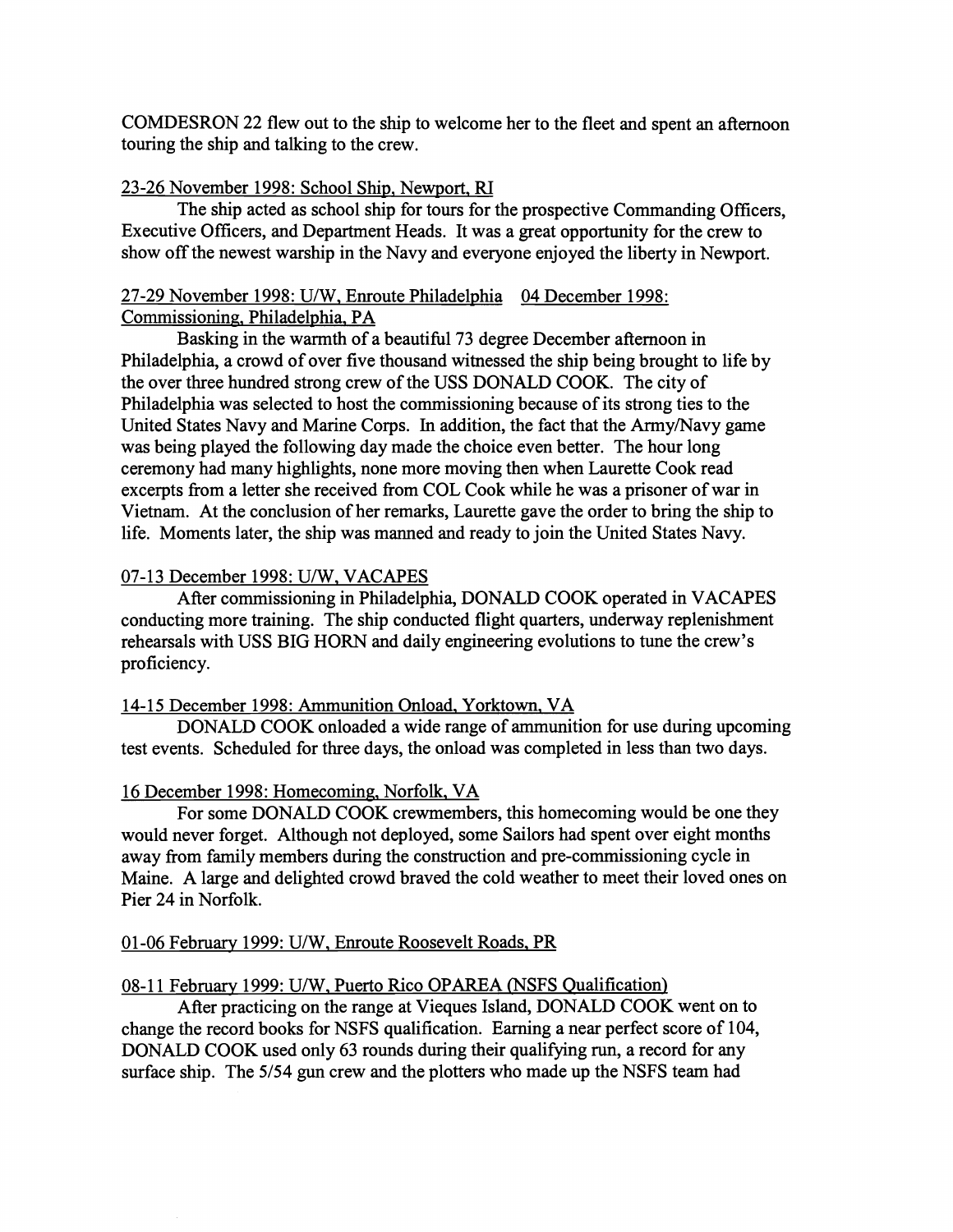trained together for only a month prior to the evolution. In one of the biggest events in the ship's young life, DONALD COOK'S plankowners proved they were battle ready.

# 16-18 February 1999: U/W, Enroute Bermuda 18-21 February 1999: Liberty Port, Bermuda

After a demanding three-week schedule at sea, DONALD COOK sailed north to Bermuda for the ship's first liberty port. Over the weekend, the crew was able to tour the island and take in many of the cultural and historical attractions.

#### 22 Februarv-15 March 1999: U/W Jacksonville OPAREA (ASCIET)

DONALD COOK had the unique opportunity to participate in the 1999 All Services Combat Identification Evaluation Test (ASCIET 99), a complex Joint Air Defense exercise involving participants from each service. The crew performed flawlessly, controlling Defensive Counter Air assets and leading the Air Defense Architecture over water as Sector Air Defense Coordinator.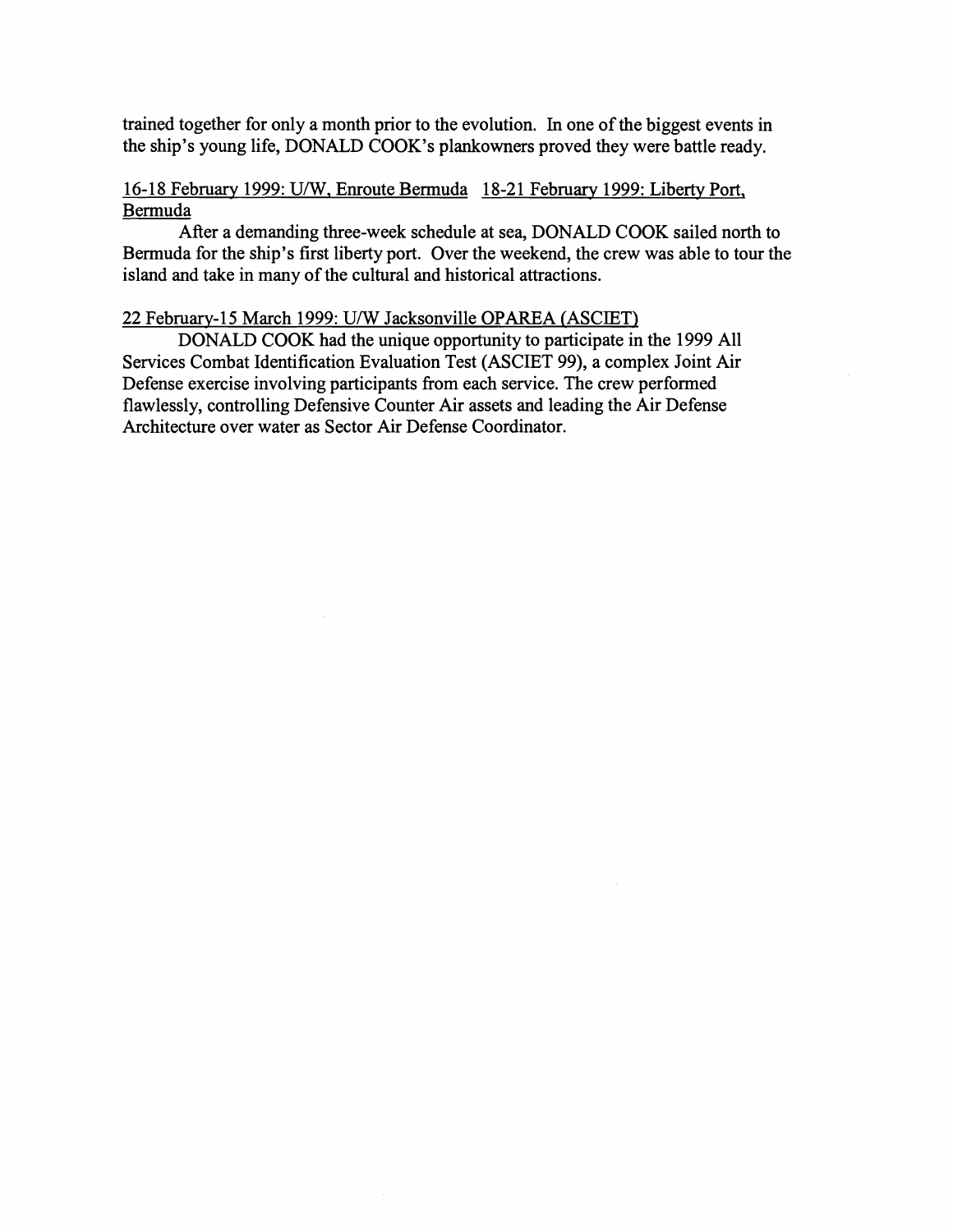# **IV. Supporting Documents**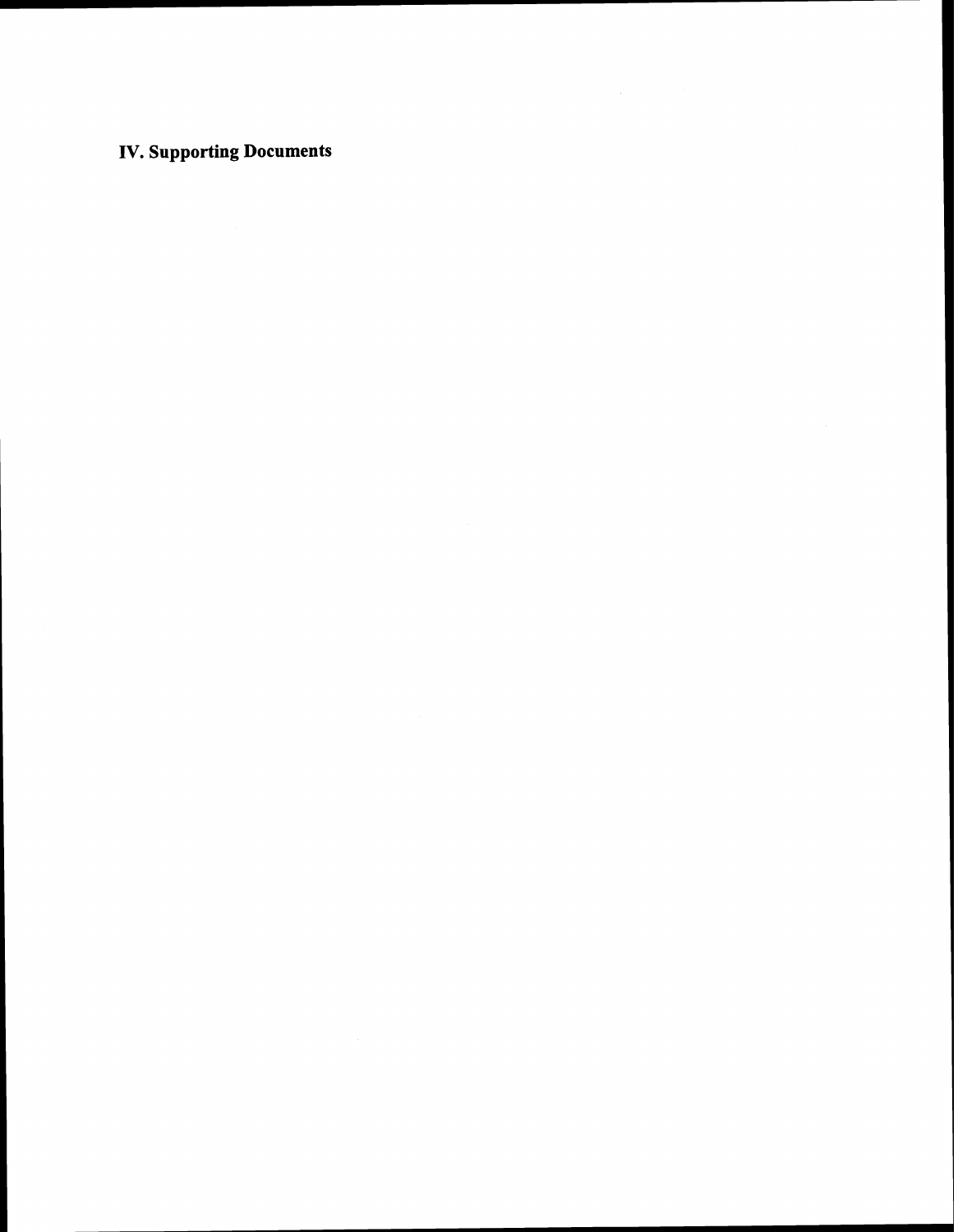# **USS DONALD COOK (DDG 75)**  Ship Characteristics

The USS DONALD COOK is the 25<sup>th</sup> destroyer of the ARLEIGH BURKE class. These destroyers operate in conjunction with and in defense of Carner Battle Groups, Surface Action Groups, Amphibious Groups and Replenishment Groups. While destroyers have historically preformed Anti-Submarine duties, the ARLEIGH BURKE class ships are multi-mission capable. They can function in Air, Undersea. Surface and Strike warfare areas simultaneously.

# **General Characteristics**

Builder: Bath Iron Works Power Plant: Four General Electric LM 2500-30 gas turbines: two shafts, 100,000 total shaft horsepower Length:  $466$  feet  $(142$  meters) Beam: 59 feet (18 meters) Displacement: 8,300 tons (7,470 metric tones) full load Speed: 31 knots (35.7 mph, 57.1 kph) Aircraft: None. LAMPS III electronics installed for coordinated DDG 51/ASW helo operations

# AEGIS **Combat System**

The AEGIS system was designed as a total weapon system. from detection to kill. The heart of the system is an advanced. automatic detect and track. multi-functional phased array radar, the  $AN/SPY-1$ . This high-powered (four-megawatt) radar is able to perform search, track and missile guidance functions simultaneously with a track capacity of over 100 targets. The computer based command and decision element is the core of the AEGIS combat system. This interface makes the AEGIS combat system capable of operations against a multi-mission threat.

#### **Standard Missile**

The standard missile is produced in two major types, the SM-1 MR/SM-2 (medium range) and the SM-2 (extended range). It is one of the most reliable in the Navy's inventory. Used against missiles, aircraft and ships, the Standard Missile first came into the fleet more than a decade ago. It replaced the TERRIER and TARTAR missiles and is part of the weapons suite of more than 100 Navy ships. **A** new version of the Standard Missile family successfully demonstrated a Theater Ballistic Missile Defense capability, when a ballistic missiles target was shot from the sky for the first time.

#### **Tomahawk Missile**

The Tomahawk Missile provides the DDG 51 with a Strike Warfare weapon. This missile is fired from the Vertical Launching System and is used to strike targets deep within enemy territory. The Tomahawk is a precision tactical weapon, which allows the Navy to project power ashore while limiting the risk to personnel. Used with great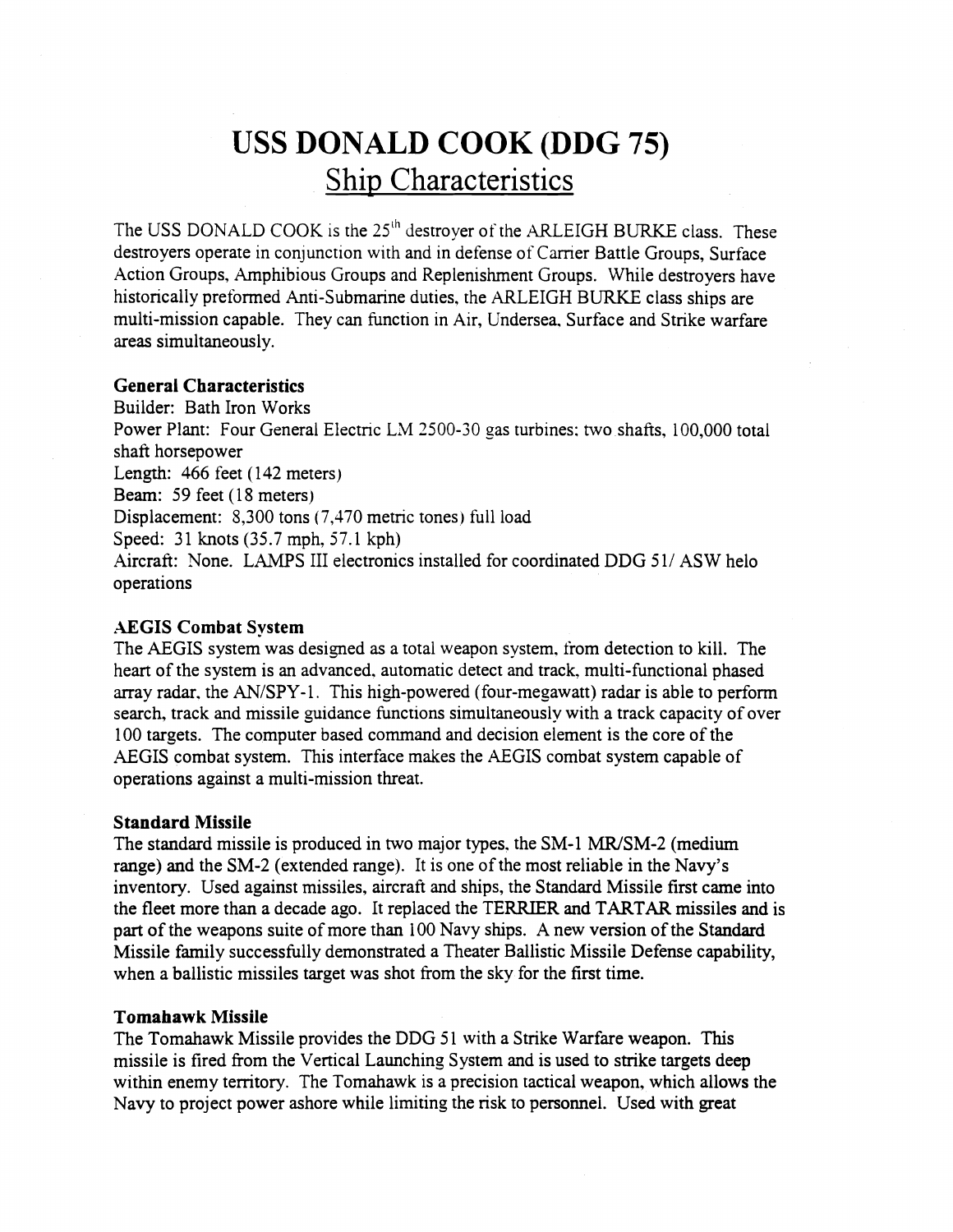success in the Gulf War. the Tomahawk has become the Xavy's weapon of choice for Strike Warfare.

# **Harpoon Missile**

The RGM-84D Harpoon is an all-weather. over-the-horizon, anti-ship missile system. The missile is capable of being launched from surface ships, submarines or (without the booster) aircrari. The Harpoon's active radar guidance. warnead design, and low-level. sea-skimming cruise trajectory assure nigh survivabiiity and effectiveness.

# **.Mark 54** - **5-inch. 54 caliber lightweight gun**

The **54** caliber (Mk45) lightweight gun provides surface combatants accurate naval gunfire against fast, highly maneuverable surface target, air threats and shore targets during amphibious operations. This lightweight gun system offers significant improvements in reliability and mainrainabilitv over oider gun system. The Mk 45 is controiled by the **Mk** 160 **Gun** Computing System.

# **Phalanx Close-in Weapons System**

Phalanx provides **US** Navy ships with a terminal defense against anti-ship missiles. which have penetrated other fleet defenses. Designed to engage anti-ship missiles and fixed wing aircraft at close range, Phalanx fires 4500 rounds per minute. As a fully automated system. Phalanx engages functions usually preformed by independent systems such as search. detection. threat evaluation acquisition. track. firing, target destruction. kill assessment and cease fire.

#### Mk 46 and Mk 50 Torpedoes, VLA

The Over-The-Side-Torpedo system provides DDG **5** 1 with 6 torpedoes for use against surface ships or submarines. This system is enhanced by the addition of the VLA. a rocket assisted torpedo. launched from the Vertical Launching System, which allows engagements to occur further from the destroyer. The Mk 46 Torpedo is also carried by the LAMPS III, which may work in company with the DDG 51 and allow additional engagement ranges.